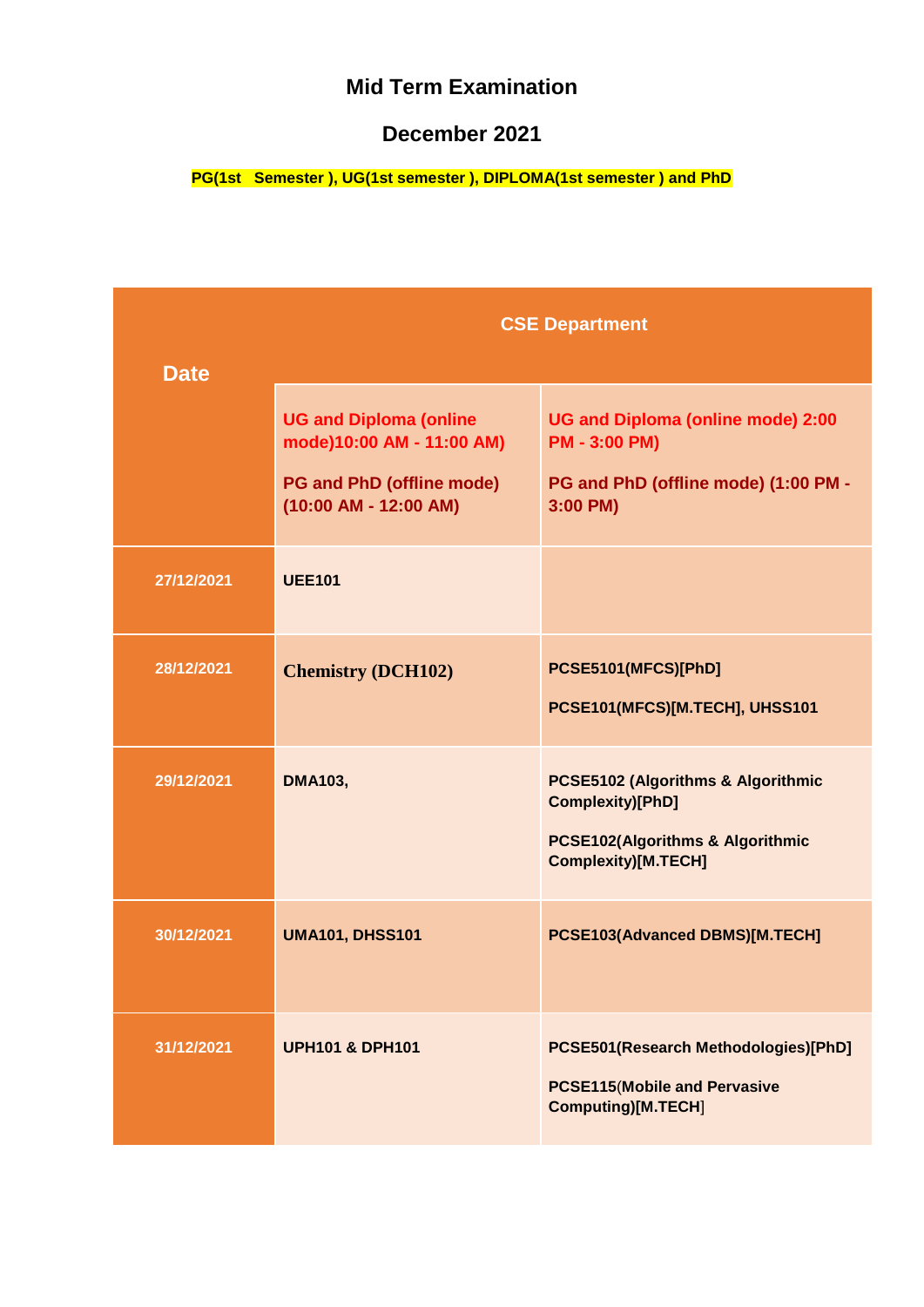### **December 2021**

| <b>Date</b> | <b>CE Department</b>                                                                                                      |                                                                                                                      |
|-------------|---------------------------------------------------------------------------------------------------------------------------|----------------------------------------------------------------------------------------------------------------------|
|             | <b>UG and Diploma (online</b><br>mode)10:00 AM - 11:00 AM)<br><b>PG and PhD (offline mode)</b><br>$(10:00$ AM - 12:00 AM) | <b>UG and Diploma (online mode)</b><br>2:00 PM - 3:00 PM)<br>PG and PhD (offline mode) (1:00<br><b>PM - 3:00 PM)</b> |
| 27/12/2021  | <b>UEE101, PCE101</b>                                                                                                     | <b>PCEE1123</b>                                                                                                      |
| 28/12/2021  | <b>Chemistry (DCH102), PCEW102</b>                                                                                        | <b>PCEW1125, UHSS101</b>                                                                                             |
| 29/12/2021  | <b>DMA103, PCEW103</b>                                                                                                    | <b>PCEG101, PCEG103</b>                                                                                              |
| 30/12/2021  | UMA101, PCEW1113, PCEW1124,<br><b>DHSS101</b>                                                                             | <b>PCEG102</b>                                                                                                       |
| 31/12/2021  | <b>UPH101 &amp; DPH101</b>                                                                                                | <b>PCEG1122</b>                                                                                                      |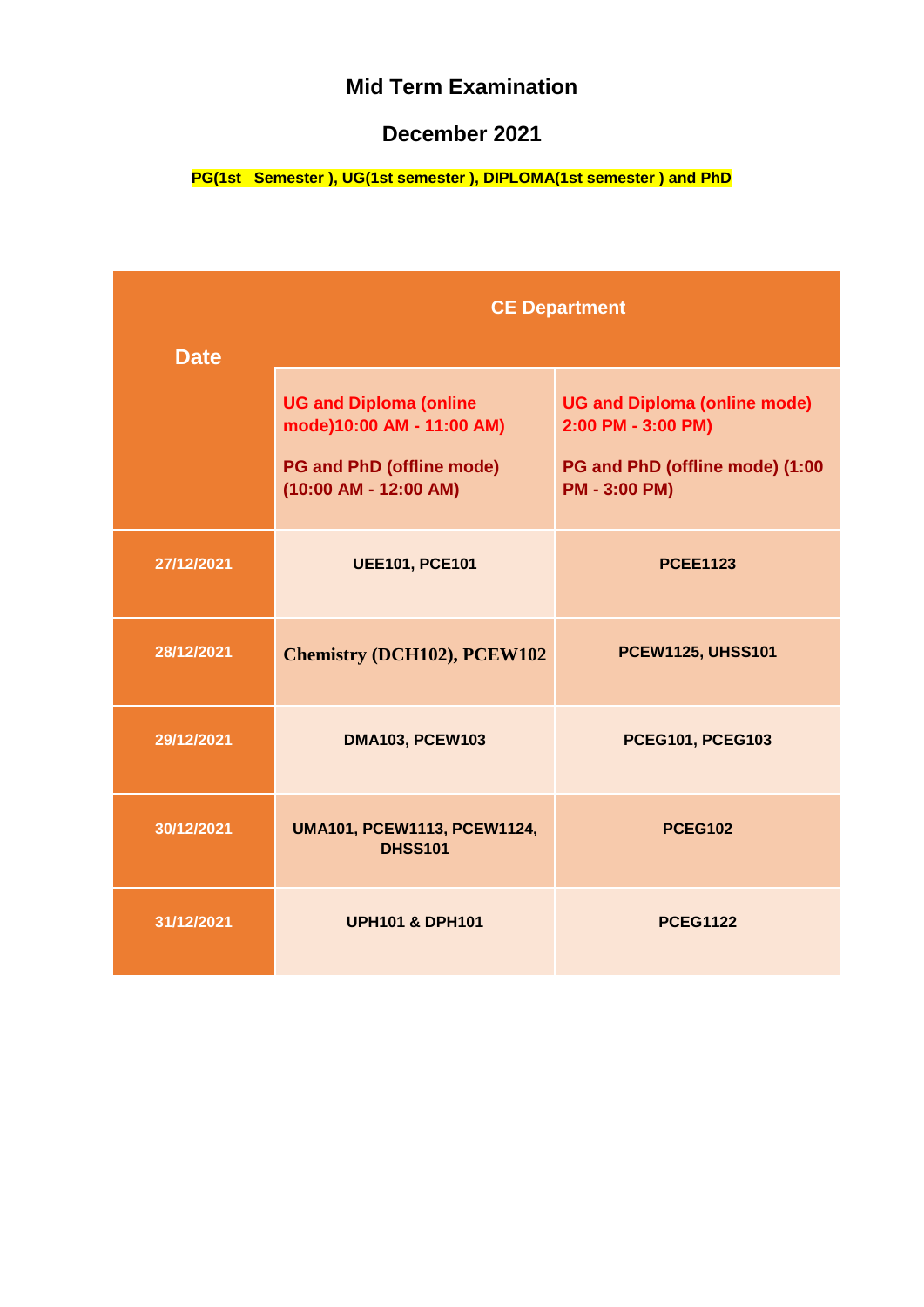### **December 2021**

| <b>Date</b> | <b>ECE Department</b>                                                                                                     |                                                                                                                      |
|-------------|---------------------------------------------------------------------------------------------------------------------------|----------------------------------------------------------------------------------------------------------------------|
|             | <b>UG and Diploma (online</b><br>mode)10:00 AM - 11:00 AM)<br><b>PG and PhD (offline mode)</b><br>$(10:00$ AM - 12:00 AM) | <b>UG and Diploma (online mode)</b><br>2:00 PM - 3:00 PM)<br>PG and PhD (offline mode) (1:00<br><b>PM - 3:00 PM)</b> |
| 27/12/2021  | <b>UEE101</b>                                                                                                             |                                                                                                                      |
| 28/12/2021  | <b>Chemistry (DCH102)</b>                                                                                                 | <b>UHSS101</b>                                                                                                       |
| 29/12/2021  | <b>DMA103,</b>                                                                                                            |                                                                                                                      |
| 30/12/2021  | <b>UMA101, DHSS101</b>                                                                                                    |                                                                                                                      |
| 31/12/2021  | <b>UPH101 &amp;DPH101</b>                                                                                                 |                                                                                                                      |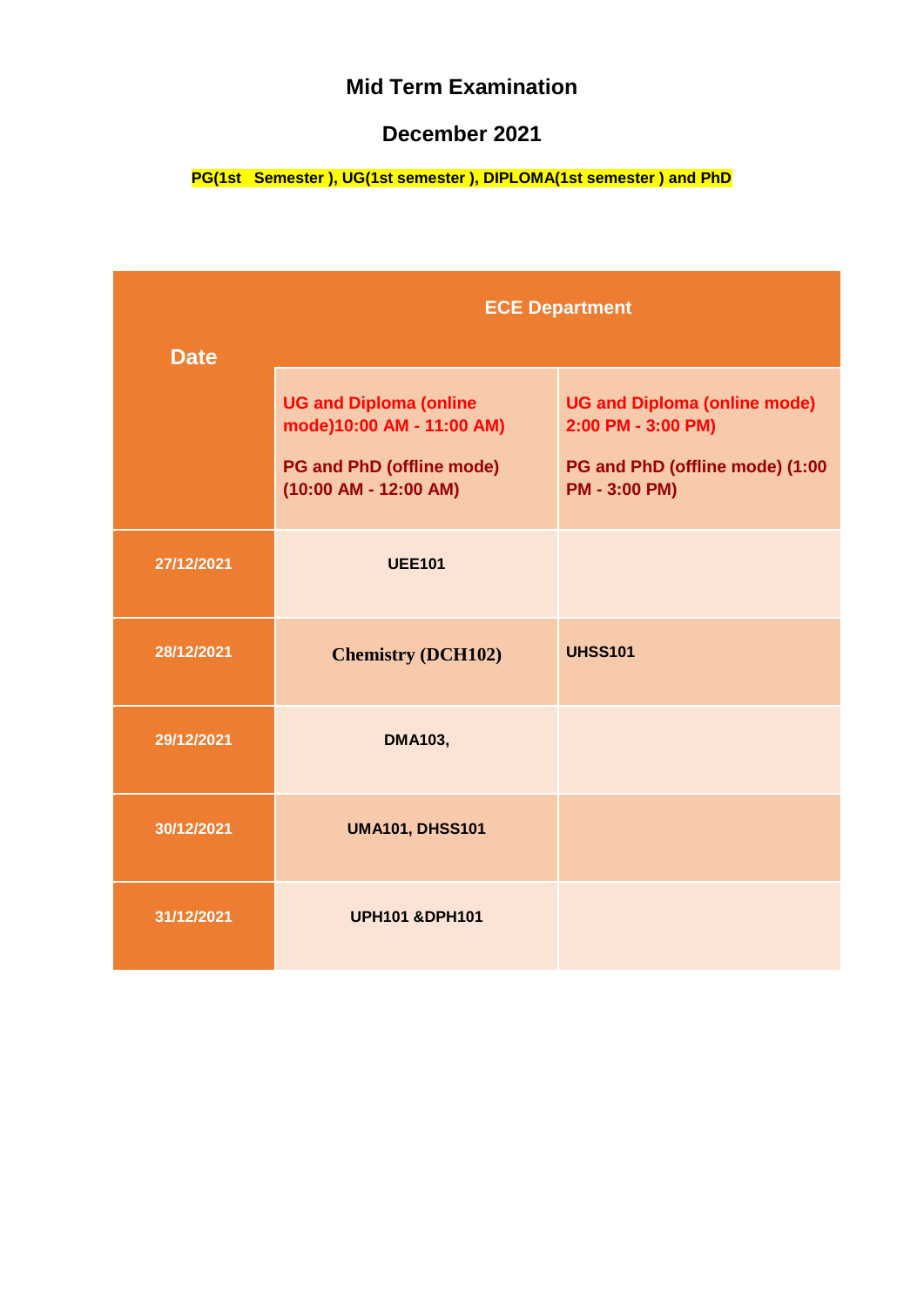### **December 2021**

| <b>Date</b> | <b>FET Department</b>                                                                                                     |                                                                                                                      |
|-------------|---------------------------------------------------------------------------------------------------------------------------|----------------------------------------------------------------------------------------------------------------------|
|             | <b>UG and Diploma (online</b><br>mode)10:00 AM - 11:00 AM)<br><b>PG and PhD (offline mode)</b><br>$(10:00$ AM - 12:00 AM) | <b>UG and Diploma (online mode)</b><br>2:00 PM - 3:00 PM)<br>PG and PhD (offline mode) (1:00<br><b>PM - 3:00 PM)</b> |
| 27/12/2021  | <b>UEE101</b><br><b>PFET104</b>                                                                                           | <b>PFET101 (PG)</b><br>PFET101 (PhD)                                                                                 |
| 28/12/2021  | <b>Chemistry (DCH102)</b>                                                                                                 | <b>PFET103</b><br>PFET1112 (PhD), UHSS101                                                                            |
| 29/12/2021  | <b>DMA103,</b>                                                                                                            | <b>PFET1111</b>                                                                                                      |
| 30/12/2021  | <b>UMA101, DHSS101</b>                                                                                                    | <b>PFET102</b>                                                                                                       |
| 31/12/2021  | <b>UPH101 &amp; DPH101</b>                                                                                                | <b>PFET1122</b>                                                                                                      |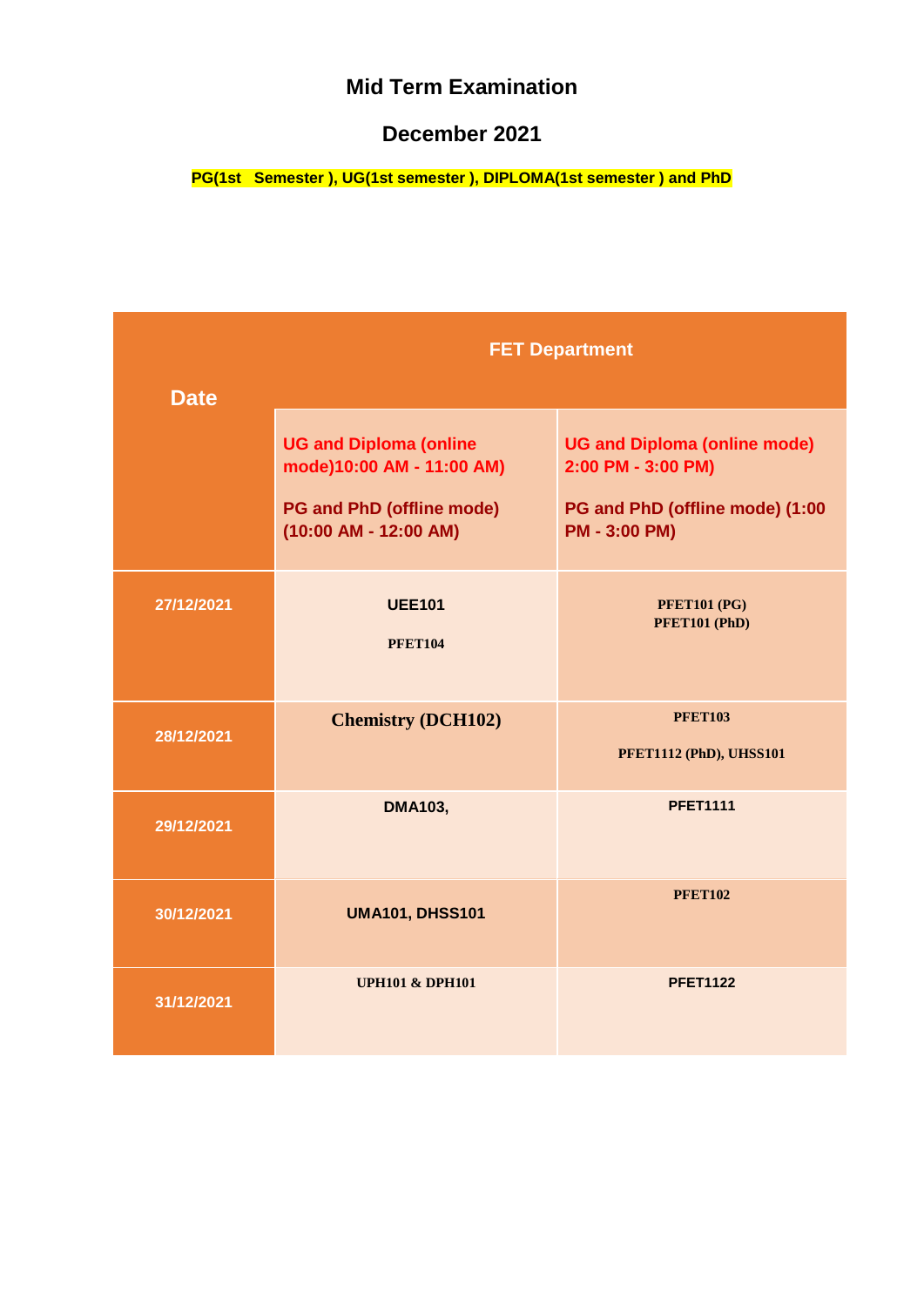### **December 2021**

| <b>Date</b> | <b>IE Department</b>                                                                                                      |                                                                                                                      |
|-------------|---------------------------------------------------------------------------------------------------------------------------|----------------------------------------------------------------------------------------------------------------------|
|             | <b>UG and Diploma (online</b><br>mode)10:00 AM - 11:00 AM)<br><b>PG and PhD (offline mode)</b><br>$(10:00$ AM - 12:00 AM) | <b>UG and Diploma (online mode)</b><br>2:00 PM - 3:00 PM)<br>PG and PhD (offline mode) (1:00<br><b>PM - 3:00 PM)</b> |
| 27/12/2021  | <b>UEE101</b>                                                                                                             | <b>PIE101</b>                                                                                                        |
| 28/12/2021  | <b>Chemistry (DCH102)</b>                                                                                                 | <b>PIE110, UHSS101</b>                                                                                               |
| 29/12/2021  | <b>DMA103</b>                                                                                                             | <b>PIE122</b>                                                                                                        |
| 30/12/2021  | <b>UMA101, DHSS101</b>                                                                                                    | <b>PIE123</b>                                                                                                        |
| 31/12/2021  | <b>UPH101 &amp; DPH101</b>                                                                                                |                                                                                                                      |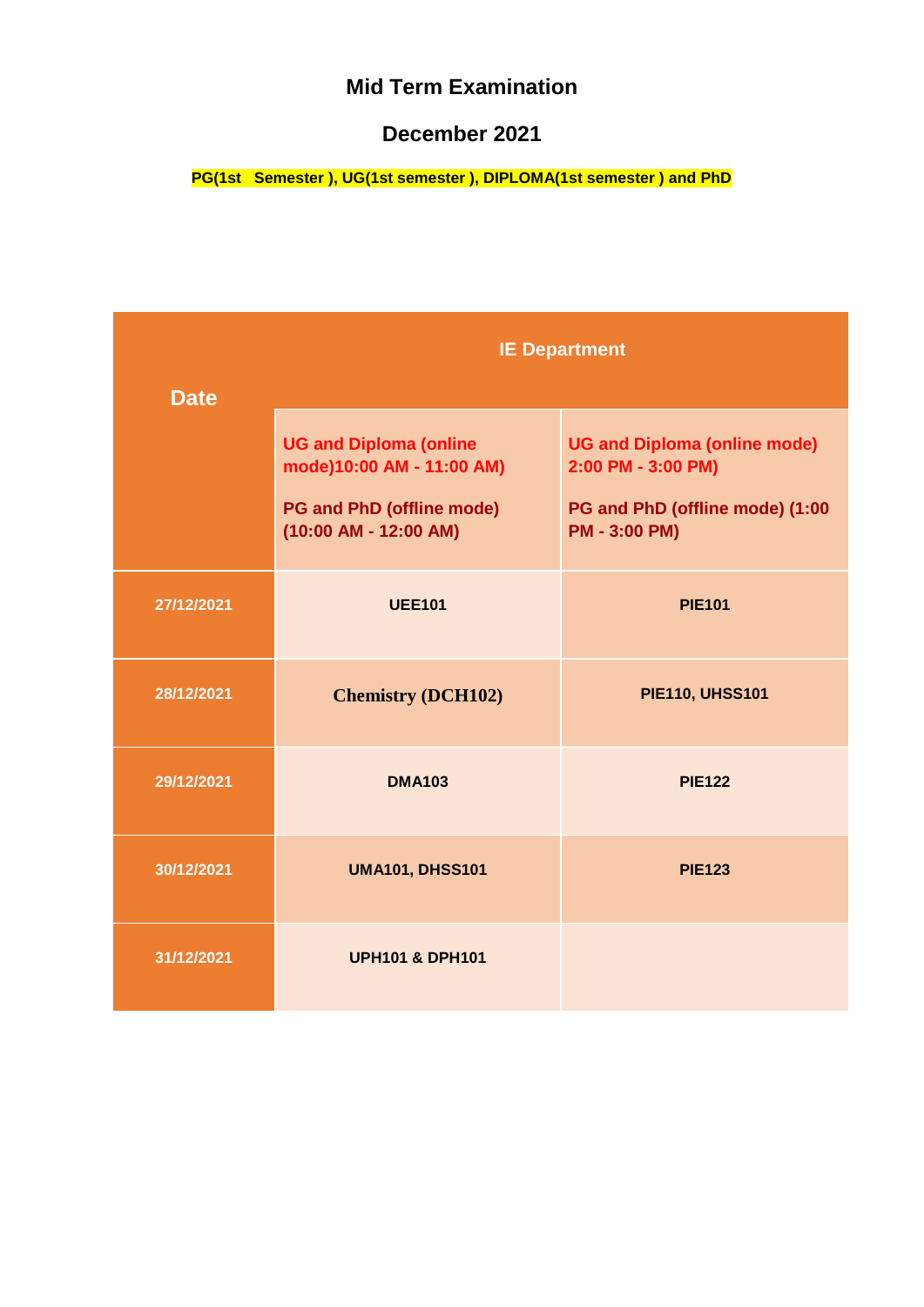### **December 2021**

| <b>Date</b> | <b>MCD Department</b>                                                                                                     |                                                                                                                      |
|-------------|---------------------------------------------------------------------------------------------------------------------------|----------------------------------------------------------------------------------------------------------------------|
|             | <b>UG and Diploma (online</b><br>mode)10:00 AM - 11:00 AM)<br><b>PG and PhD (offline mode)</b><br>$(10:00$ AM - 12:00 AM) | <b>UG and Diploma (online mode)</b><br>2:00 PM - 3:00 PM)<br>PG and PhD (offline mode) (1:00<br><b>PM - 3:00 PM)</b> |
| 27/12/2021  | <b>DAMT101</b>                                                                                                            |                                                                                                                      |
| 28/12/2021  | Chemistry (DCH102), UMCD 101                                                                                              | <b>UHSS101</b>                                                                                                       |
| 29/12/2021  | <b>DMA103, UMCD 102</b>                                                                                                   |                                                                                                                      |
| 30/12/2021  | <b>UMCD 103, DHSS101</b>                                                                                                  | <b>DAMT102, PMMD 101</b>                                                                                             |
| 31/12/2021  | <b>DPH101</b>                                                                                                             | <b>PMCD 102</b>                                                                                                      |